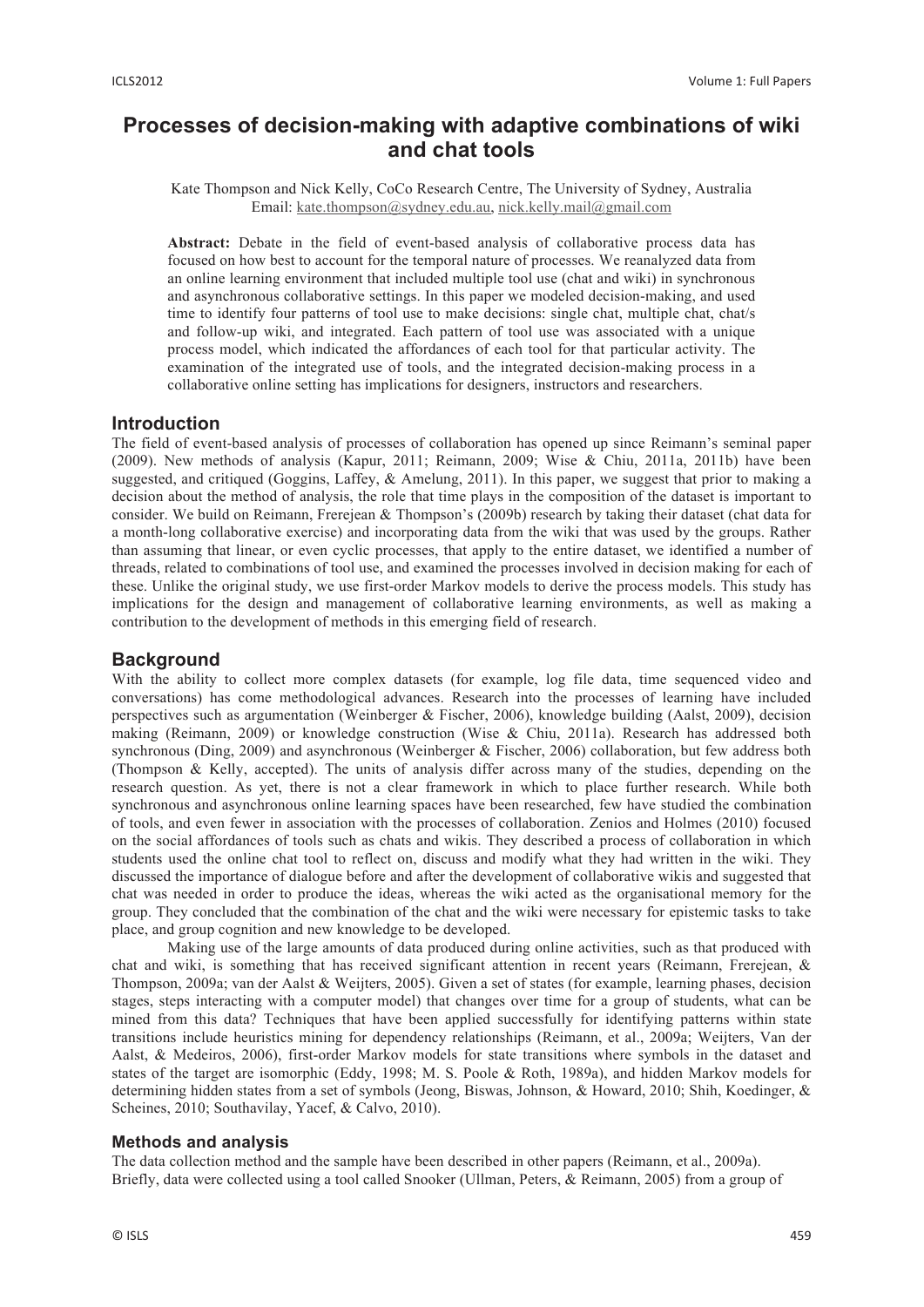graduate students who worked on a design task of adding instructional design features to an existing system dynamics model, without meeting face to face (Reimann, Thompson, & Weinel, 2007a). Students were expected to coordinate their own work for this task, which required frequent decision-making about the task and managing the group work. We focus on just one of the groups in this paper, composed of three female students and one male student. The learning environment combined synchronous and asynchronous communication components. Students had access to both a chat tool and a wiki.

This paper builds on previously reported studies (Reimann, et al., 2007a; Reimann, Thompson, & Weinel, 2007b). In particular, the analysis of the processes of decision-making were reported on in Reimann et al. (2009a). Process modelling and mining were used to produce a generalised model group of decision-making in a chat. Process was viewed as a sequence of events, which placed it somewhere between an atomistic and holistic granularity of process, with an event-oriented unit of analysis, rather than a variable-oriented view. The DFCS has seven main categories: 1) problem definition; 2) orientation; 3) solution development; 4) non-task; 5) simple agreement; 6) simple disagreement; and 7) implementation. Category Solution Development (3) has five subcategories: 3a solution analysis, 3b solution suggestions, 3c solution elaboration, 3d solution evaluation, 3e solution confirmation. Poole & Roth's (1989a, 1989b) model was used, stating that groups work on multiple threads, or decisions at the same time, and that the decisions are mixed together in observable behaviour. The DFCS was selected as it includes problem definition, orientation and solution development. In other work (Kennedy-Clark, Thompson, & Richards, 2011) a modified version of the scheme was adopted, based on the availability of data that showed implementation of decisions, and we have included this additional code in our analysis.

The 2009 study concluded that the decision process was unstructured, complex, and cyclic, but that within that, differences could still be identified in the two groups of students. In this paper we focus on just one of the groups, which had a more pronounced cyclic pattern to their decision-making. We have included the wiki data in our analysis in order to examine the way in which learners combined their use of the tools.



(a) Heuristics Miner (Reimann et al., 2009) (b) First order Markov model Figure 1: Process models based on original data

Part (a) of Figure 1 shows the original model presented in 2009, based on an analysis using a heuristics miner. As described in Reimann et al. (2009), this showed that the group began with a period of problem definition, followed either by discussion of solution alternatives, group orientation, and discussion of solution criteria. The dependencies scores indicated that problem definition statements were most often followed by extensive periods of group orientation. The group then discussed either solution analysis, or solution alternatives, generally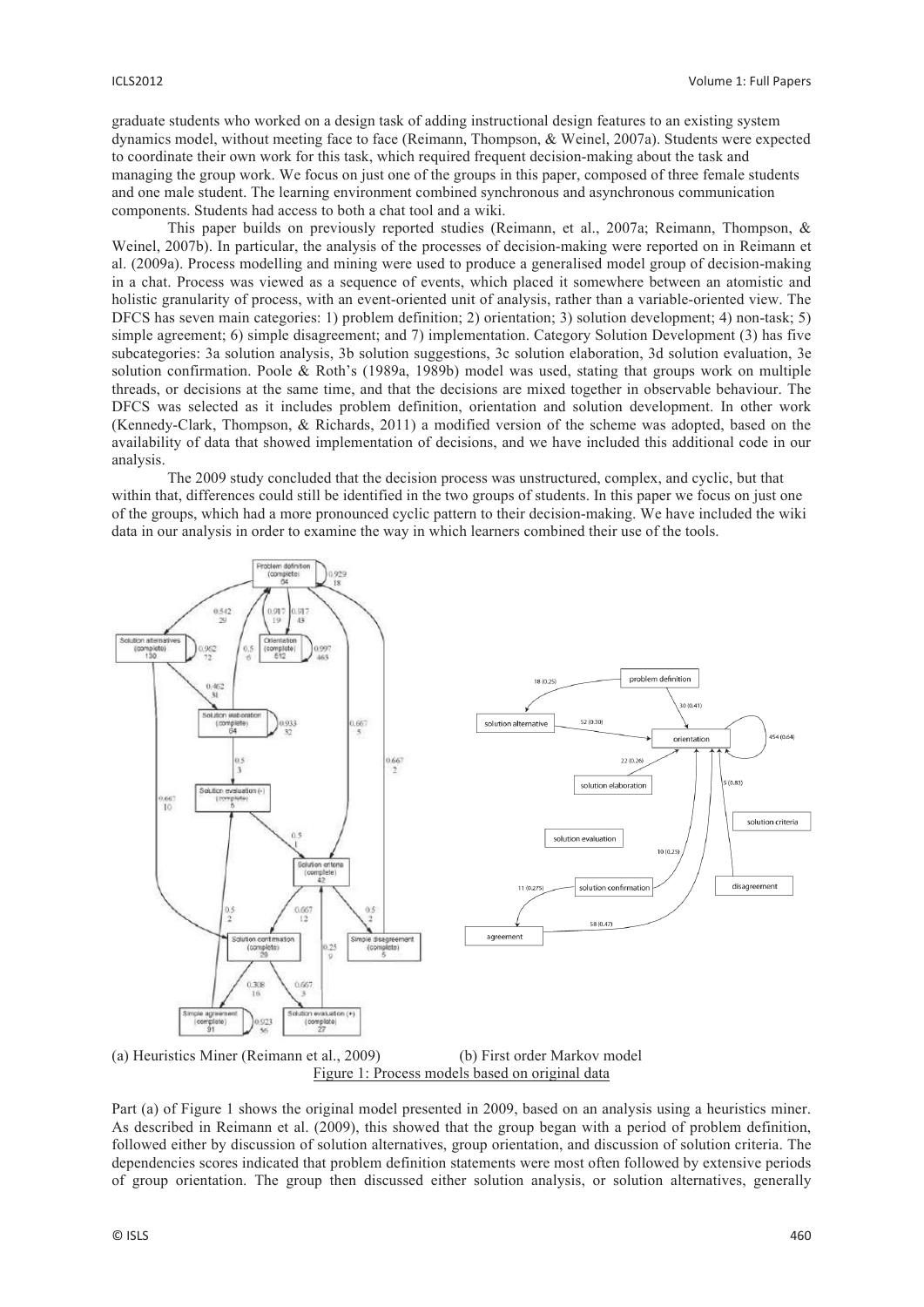followed by decision confirmation, although sometimes it was followed by solution elaboration and evaluation. If there was disagreement after deciding on criteria, the group often started from the top again. The confirmation of solutions was followed by positive evaluation or agreement. In some cases the positive evaluation statements triggered discussion of the criteria again.

The second model (b), is the process model derived from the application of a first-order Markov model. The dataset can be considered as a sequence of states (the eleven listed earlier) ordered in time. The set of states  ${S_1, ..., S_k}$  occur as the series  ${x_1, ..., x_n}$  where  $k = 11$ , the number of states, and n = 1828, the number of coded entries. A first-order Markov chain, is created by calculating a table of probabilities for each state transition, expressed by Equation 1. In Figure 1(b) all state transitions with a probability greater than or equal to 0.25 have been represented. For example, the line from *solution confirmation* to *agreement* is labeled 11 (to indicate the number of state transitions) and 0.275, the probability from within this dataset that agreement will follow solution confirmation.

$$
\sum_{i=1}^{k} \sum_{j=1}^{k} Pr(X_t = S_i | X_{t-1} = S_j)
$$
\n(1)

It is useful to compare this Markov chain to the heuristic miner representation. The heuristic miner representation conveys dependency relationships, which are heavily influenced by the directional relationships between states – if there is an equal number of transitions from state  $S_i$ -> $S_j$  as from  $S_j$ -> $S_i$  then this will not show up as a strong relationship using the heuristic miner. The Markov chain simply shows the probability of each state transition and is appropriate for this work looking at a single group of students and this is adopted for the remainder of the paper.

Data from wiki entries and chats were assigned to the decisions that were made as part of the collaboration (Reimann, et al., 2009a), and coded using a modified version of the Decision Function Coding Scheme. Of the data that was coded by the authors, 2517 lines of chat data were assigned, and 69% agreement was achieved. Further discussion resulted in 100% agreement. Similar coding of wiki data resulted in initial agreement of 98%. In total, 28 decisions were made during four weeks, and were assigned to cases according to the area about which they were deciding (choosing a model to alter, adding to the model, implementing the changes, and general planning). The decisions related to general planning were disregarded not analysed for this paper. 1649 lines of chat data were used, and 179 wiki revisions. A selection of the 28 cases, the distribution of the decisions, and the tools that were used in this process, are displayed in Figure 2.



Figure 2. Distribution of a selection of cases over time, by tool use

Figure 2 shows the temporal distribution of the *types of decisions* that were being made, as well as the tool use that was involved. Those decisions concerned with choosing the model were made at the beginning of the collaborative process. Some crossover (time-wise) occurred with the decisions that focused on additions to the model. This was repeated for the transition between deciding on the additions to the model and making decisions regarding the implementation of the additions. The squares and circles represent chat and wiki tool use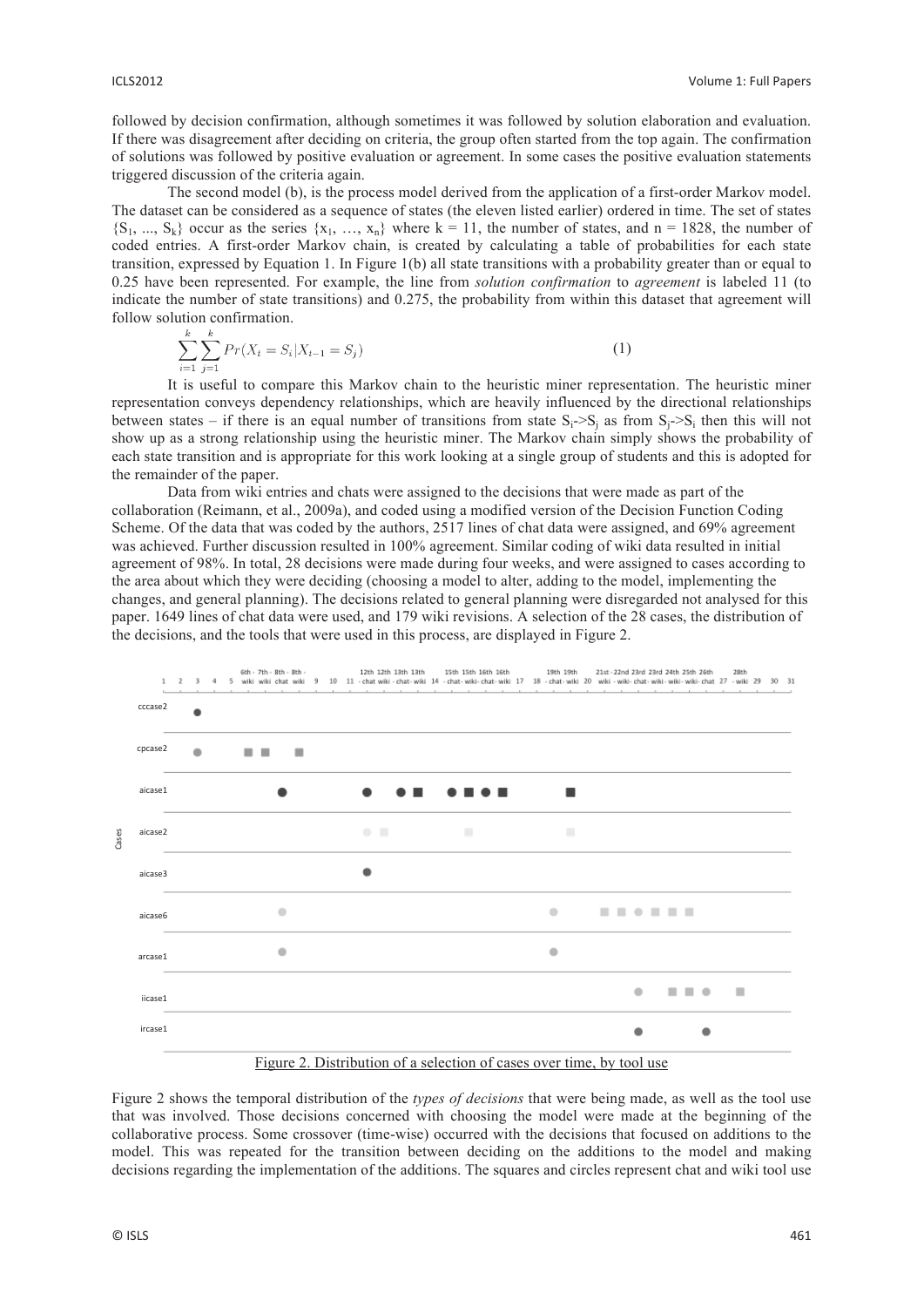respectively. Patterns of tool use were identified: single chat (for example cccase2), multiple chat (for example ircase1), chat/s with follow-up wiki (for example cpcase2), and integrated (for example aicase1). This data was also examined at the level of the DFCS (see Figure 3 below).



Figure 3. DFCS for selected cases over time, by tool use

Figure 3 shows the different patterns of tool use (circles for chats and squares for wikis) in the states of decision-making (e.g. 0.2 is cccase2, code  $2$  – orientation). It can be seen that most elements of the decisionmaking process were observed during chats (e.g. aicase1, in the first chat, codes 1-5 were used: problem definition, orientation, solution development, off-task, and simple agreement), and wikis were used for solution development (e.g. cpcase2) and non-task related postings (e.g. cpcase2, mostly formatting). In the cases of integrated tool use, the wiki was also used for orientation (e.g. aicase6).

We used the patterns identified above and reallocated the cases according to the role that the tools played (not the topic of the decision). The new groups, as outlined above, were single chat (6 cases), multiple chat (4 cases), multiple wikis (1 case), chat/s and follow-up wiki (5 cases), and integrated (4 cases). The multiple wiki group was excluded from any further analysis. This re-classification of the *type of case* (e.g. implementation) into the *role of tool* produced four different 'threads' through the data. Each thread was then mined for processes to compare the state transitions in decision making with a high probability of occurrence.

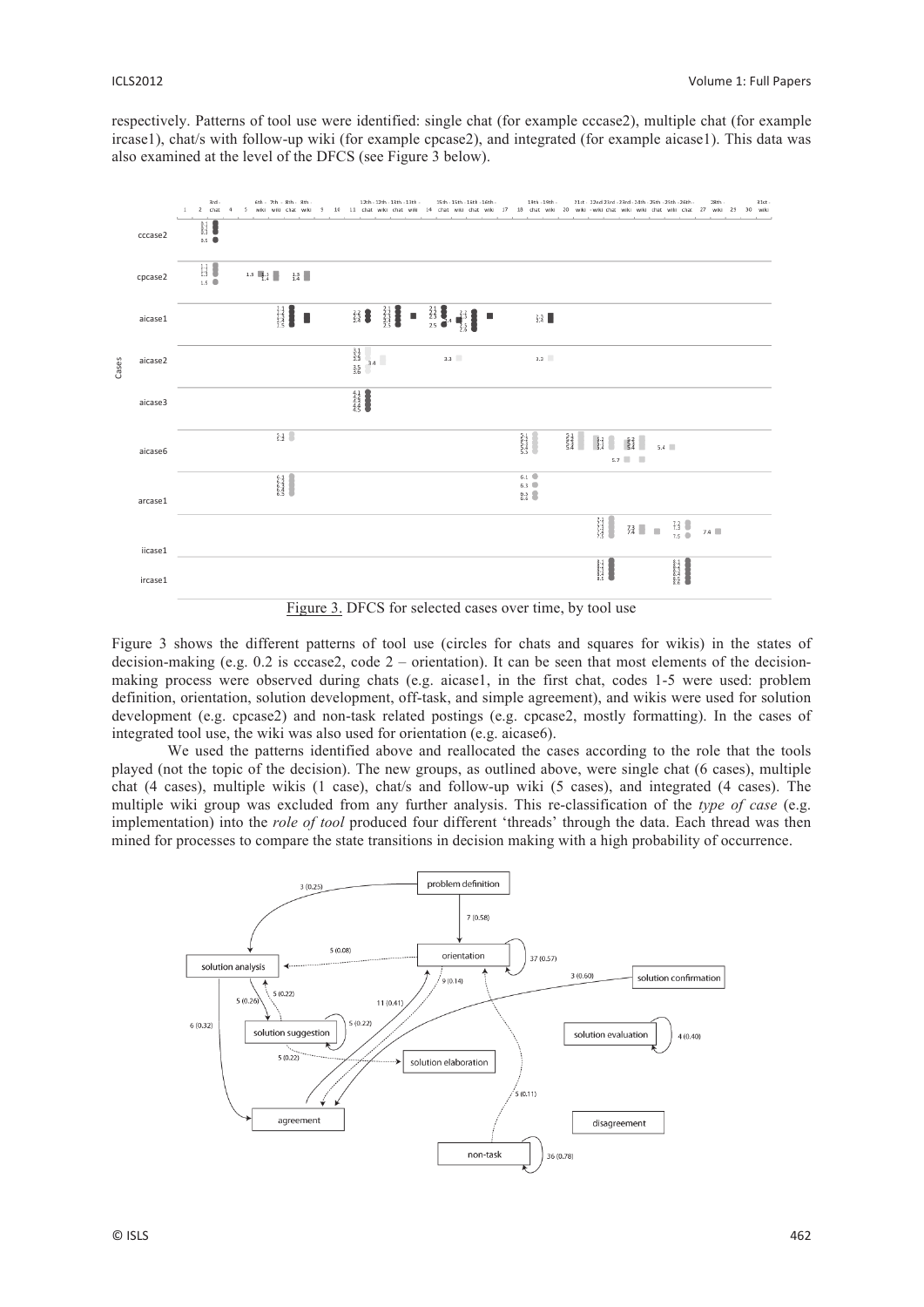#### Figure 4. State transitions for decision making in single chats

In the single chats, students began with problem definition, and then moved on to either solution analysis or orientation. Once engaged in orientation there was a high probability that they would continue there, and either agree, or move on to solution analysis. During these single chats, students would move through from solution analysis to solution suggestions, or agreement. Once at solution suggestions, they had a high probability of remaining here (brainstorming) and then either returning to solution analysis or to solution elaboration, at which point students would most probably continue to do this. Links to all other elements of the decision-making process from solution elaboration were fairly evenly distributed. Also worth noting is the high probability that solution confirmation would be followed by agreement.



Figure 5. State transitions for decision making in multiple chats

Students who used multiple chats began with problem definition and either continued defining the problem, moved to orientation, or straight to solution suggestions. At orientation, students were most likely to continue with orientation, or begin non-task discussion, however once on non-task they were most likely to return to orientation. Other than these, students either returned to define the problem, moved to solution suggestion, or agreement. Solution analysis was not connected to any other elements, with the probability that students move from here to other aspects of solution development relatively equal. Once students began solution suggestions, they were most likely to return to orientation, or to continue in a brainstorming-like activity. In some instances they returned to problem definition or began non-task discussions. When students engaged in solution elaboration, they either returned to orientation or to solution suggestions. Solution evaluations and confirmations were not connected to other elements, with low numbers of instances and options spread between all other elements of solution development and orientation.

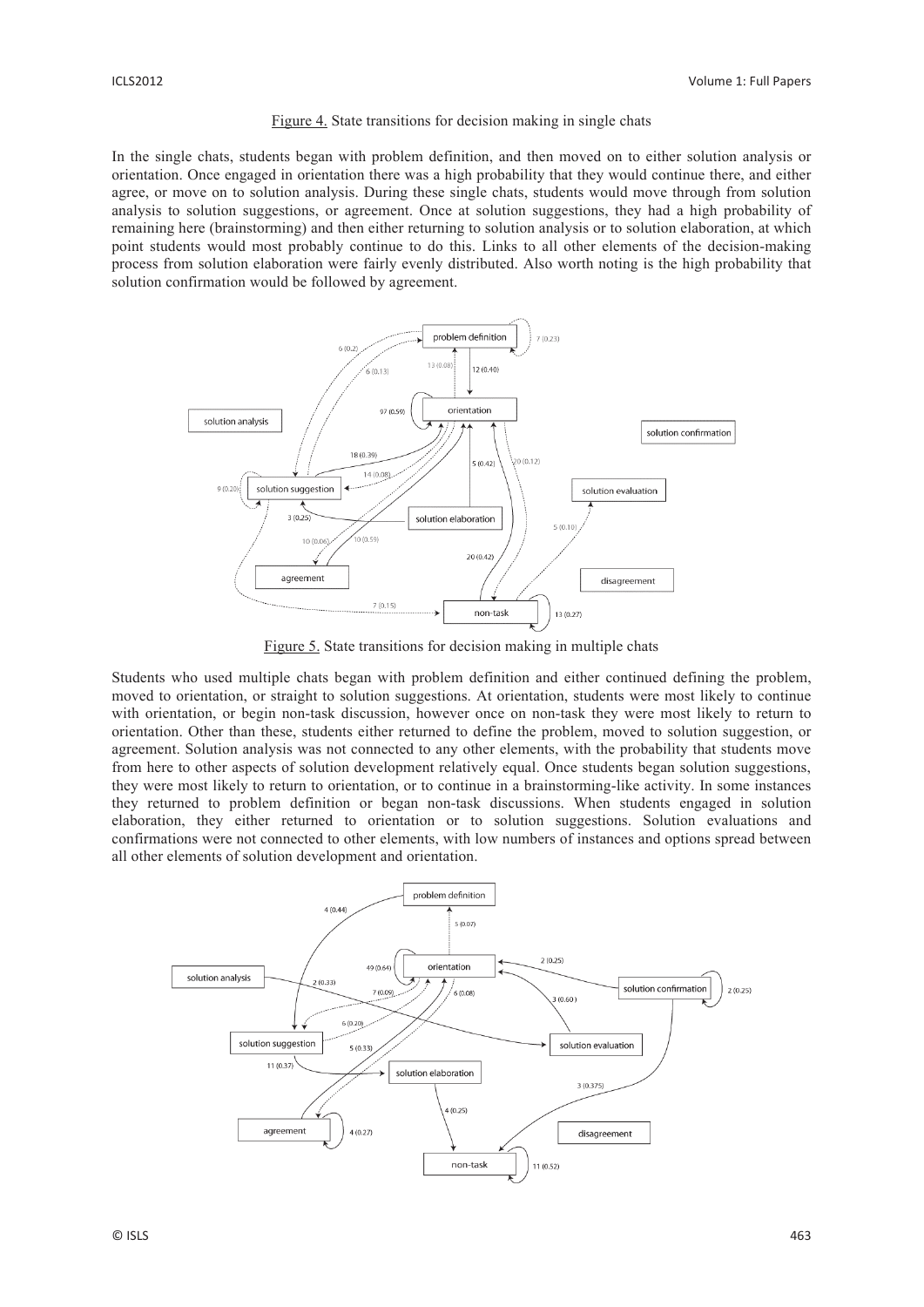#### Figure 6. State transitions for decision making in chat/s with follow-up wiki

Students using chats with follow up wiki began with problem definition and were most likely to follow with solution suggestions. If they began their solution analysis, they were most likely to follow with solution evaluation, although this was not common. When they began solution suggestions, they were most likely to follow up with solution elaboration or orientation, they did not continue with solution suggestions. Students engaged in orientation, mostly stayed there, returned to problem definition, agreed, or returned to solution suggestions. When they went to solution elaboration, they most like followed this with non-task (which in almost all cases occurred on the wiki, and is indicative of formatting changes to the text), where they tended to stay. Solution evaluation was likely to be followed by orientation, and evaluation was either followed with nontask, orientation or further confirmation.



Figure 7. State transitions for decision making in integrated tool use

When students used an integrated approach to their tool use, they began with problem definition, followed by orientation. Once engaged in orientation, they were most likely to stay there. Small probabilities were recorded that flowed back to problem definition, solution suggestion, agreement, solution elaboration, non-task, solution evaluation, and confirmation. When engaged in solution analysis, students either returned to orientation, or proceeded to solution suggestion. At solution suggestion, students would engage in brainstorming, elaboration, or return to orientation. Solution elaboration was most probably followed by further elaboration, orientation, non-task discussion, or a return to solution suggestions. Once students engaged in evaluating solutions, they either moved to non-task discussions (almost all of which were associated with wiki use, and so represented minor formatting changes applied to the text) or returned to solution suggestions. When students engaged in solution confirmation, they tended to remain there, or return to orientation. Evaluation statements followed the two instances of implementation.

## **Discussion**

Processes of decision-making in four patterns of tool use were identified using first-order Markov models. The patterns identified were single chat, multiple chat, chat/s with wiki follow-up and integrated. Relatively efficient decision-making processes characterized decisions made using a single chat. Alternatives were reconsidered early in the process, and once elaborated, were most likely confirmed and agreed upon. Specific decisions that students used this strategy to address were deciding on the subject area on which to focus (cccase2), and adding instructions to the software (aicase3). A different pattern was observed in those decisions that were made over multiple chats. This decision-making process was characterized by a consistent return to defining the problem and identifying features important to making the decision. Topics such as the resources to add to the model (arcase1), and what to do about ongoing software problems (ircase1) were addressed over multiple chats. They needed ongoing discussion, but were relatively straightforward. Nevertheless, the model indicates a careful process of considering options, over several sessions.

The next two patterns of tool use were more complex, as the wiki was incorporated into the decisionmaking process. From examination of the chat/s with follow-up wiki process, along with the figures presented earlier identifying the temporal distribution of states of the decision-making process, it appears that the chat was used to identify initial solutions and agree on these, and the wiki for further elaboration, asynchronously. Students addressed the process of choosing a model (cpcase2) and the instructional approach adopted (aicase2)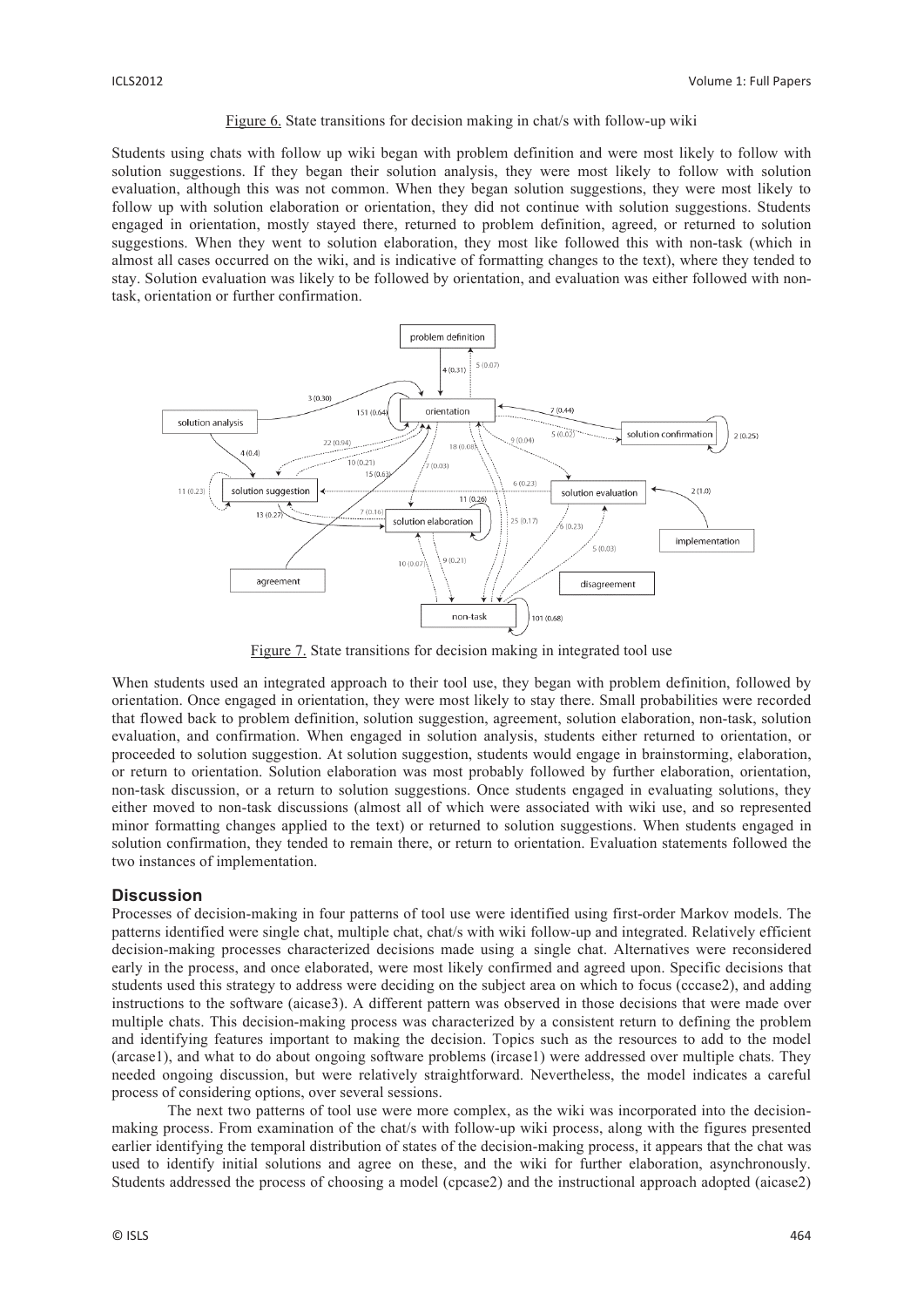in this way. For these decisions, the group did not return to the chat to evaluate the elaborated solutions, or to confirm them. Further consideration needs to be given as to whether these instances could be classified as *implementation* instead. Finally, the integrated approach to tool use in the decision-making process was examined. Questions such as what to add (aicase1) and the issues around the addition (aicase6) and implementation (iicase1) of the storytelling function in the software were addressed in this way. This type of decision-making was clearly separated into stages of understanding the problem, identifying solutions, using the wiki to elaborate on these (often during the chat session, but not always), and then evaluation and confirmation took place in the chat, both of which did, at times, result in further solution development. This is a complex, cyclical process, with truly integrated tool use. This group took advantage of the affordances of the tools identified in other studies.

By dividing the cases by patterns of tool use, we were able to use first order Markov chains to differentiate patterns of decision-making, that fit the different strategies devised by students. Further analysis of the types of decisions included needs to occur, however it would seem at first glance, that time was important in identifying combinations of tool use and then patterns of decision-making within that. The Markov chains were useful in the analysis for showing with clarity the transitions between states that had a high probability of occurring. They lend themselves to a straightforward graphical comparison of different groups. The limitations of this technique of analysis are that the representations only show sequential state transitions and do not reveal hidden states – they assume that all states are known and are present within the dataset. Higher-order Markov models need to be used in cases where non-sequential state transitions are relevant, and hidden Markov models in cases where hidden states may be revealed.

#### **Conclusions**

Time is important in investigating processes of learning. In this paper we used time to identify four patterns of tool use and then within these, examined the processes of learning. First-order Markov models were a valuable addition to our analysis. We examined a complex system of collaboration, students made decisions over weeks, and within any one chat session discussed multiple topics. They, seamlessly it seems, used the wiki as both an asynchronous and synchronous collaboration tool. Systematic investigation of the processes involved provides valuable information for designers, manager/instructors and researchers. Generally, we examine patterns of collaboration in order to aid our understanding of the processes of collaboration, to identify indicators of 'good' collaboration in order to aid in classroom management, or to aid in the design of collaborative learning environments. In this study we were able to visualize the temporal nature of the decision-making process, and use this to identify patterns of tool use. The repetition of complexity in both the decision-making process and tool use, suggests that tool use may be a useful indicator of complexity in other elements of the collaborative process (see (Thompson & Kelly, accepted) for more details on this). This has implications for automated feedback to managers of collaborative learning environments, which will be followed up in future research. In addition, the observation of the adaptive nature of tool use in this group would indicate that collaborative learning environments should allow students to have this flexibility to adapt their strategies to meet their needs. Finally, this study contributes to the discussion around the analysis of processes in collaborative learning environments, and recommends consideration of more than time, but of as many elements of the complex process as are possible.

## **References**

- Aalst, J. (2009). Distinguishing knowledge-sharing, knowledge-construction, and knowledge-creation discourses. *International Journal of Computer-Supported Collaborative Learning, 4*, 259-287.
- Ding, N. (2009). Visualizing the sequential process of knowledge elaboration in computer-supported collaborative problem solving. *Computers & Education, 52*, 509-519.
- Eddy, S. R. (1998). Profile hidden Markov models. *Bioinformatics, 14*(9), 755-763.
- Goggins, S. P., Laffey, J., & Amelung, C. (2011). *Context aware CSCL: Moving toward contextualised analysis*. Paper presented at the Connecting computer-supported collaborative learning to policy and practice.
- Jeong, H., Biswas, G., Johnson, J., & Howard, L. (2010). *Analysis of productive learning behaviors in a structured inquiry cycle using hidden markov models*. Paper presented at the Proceedings of the 3rd International Conference on Educational Data Mining.
- Kapur, M. (2011). Temporality matters: Advancing a method for analyzing problem-solving processes in a computer-supported collaborative environment. *International Journal of Computer Supported Collaborative Learning, 6*(1), 39-56.
- Kennedy-Clark, S., Thompson, K., & Richards, D. (2011). *Collaborative Problem Solving Processes in a Scenario-Based Multi-User Environment*. Paper presented at the CSCL2011: Connecting computer supported collaborative learning to policy and practice.